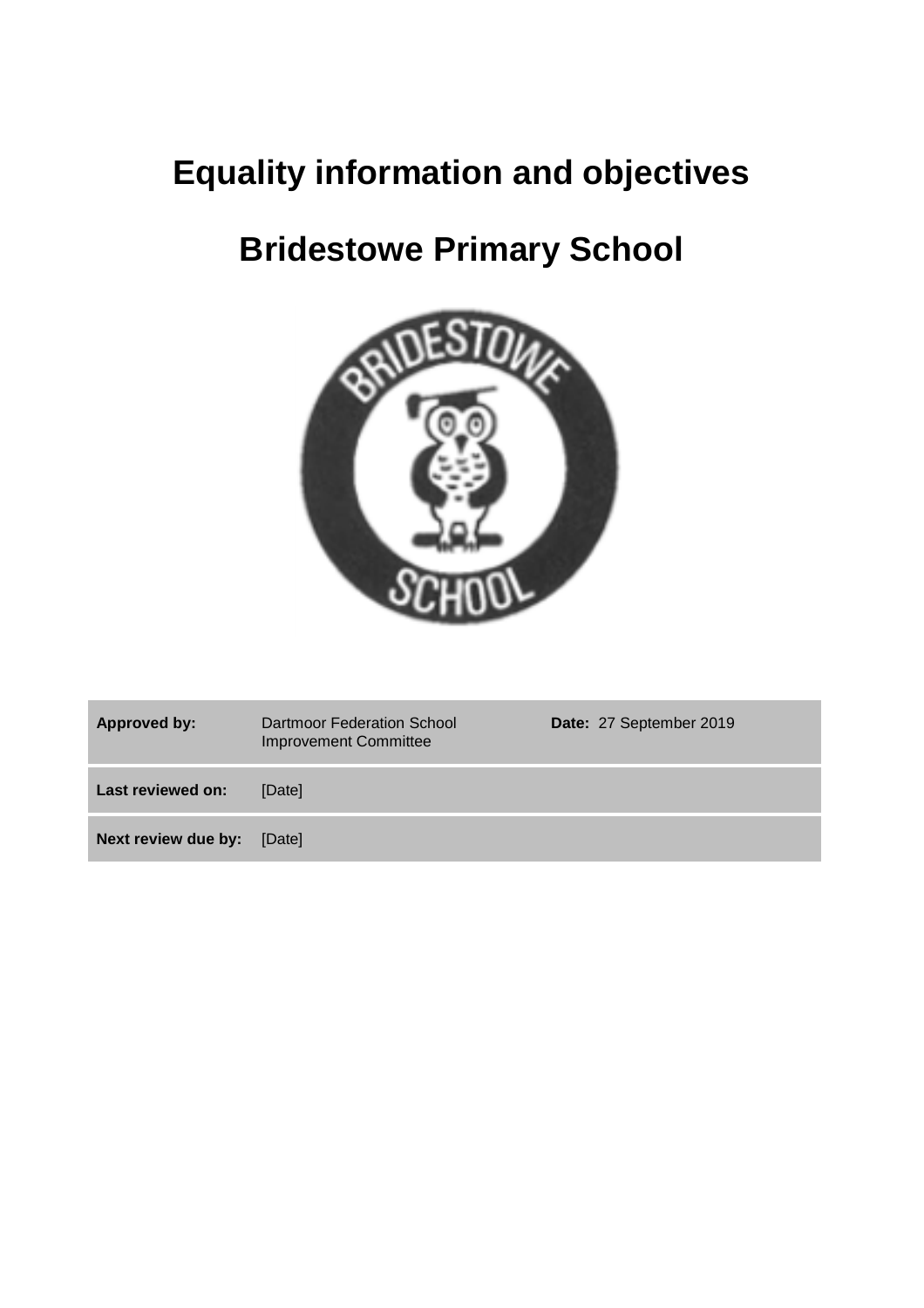# **Contents**

**…………………………………………………………………………………………………………………………….**

### **1. Aims**

Our school aims to meet its obligations under the public sector equality duty by having due regard to the need to:

- Eliminate discrimination and other conduct that is prohibited by the Equality Act 2010
- Advance equality of opportunity between people who share a protected characteristic and people who do not share it
- Foster good relations across all characteristics between people who share a protected characteristic and people who do not share it

## **2. Legislation and guidance**

This document meets the requirements under the following legislation:

- [The Equality Act 2010,](http://www.legislation.gov.uk/ukpga/2010/15/contents) which introduced the public sector equality duty and protects people from discrimination
- [The Equality Act 2010 \(Specific Duties\) Regulations 2011,](http://www.legislation.gov.uk/uksi/2011/2260/contents/made) which require schools to publish information to demonstrate how they are complying with the public sector equality duty and to publish equality objectives

This document is also based on Department for Education (DfE) guidance: [The Equality Act 2010 and](https://www.gov.uk/government/uploads/system/uploads/attachment_data/file/315587/Equality_Act_Advice_Final.pdf)  [schools.](https://www.gov.uk/government/uploads/system/uploads/attachment_data/file/315587/Equality_Act_Advice_Final.pdf) 

This document also complies with our funding agreement and articles of association.

## **3. Roles and responsibilities**

The governing board will:

- Ensure that the equality information and objectives as set out in this statement are published and communicated throughout the school, including to staff, pupils and parents, and that they are reviewed and updated at least once every four years
- Delegate responsibility for monitoring the achievement of the objectives on a daily basis to the headteacher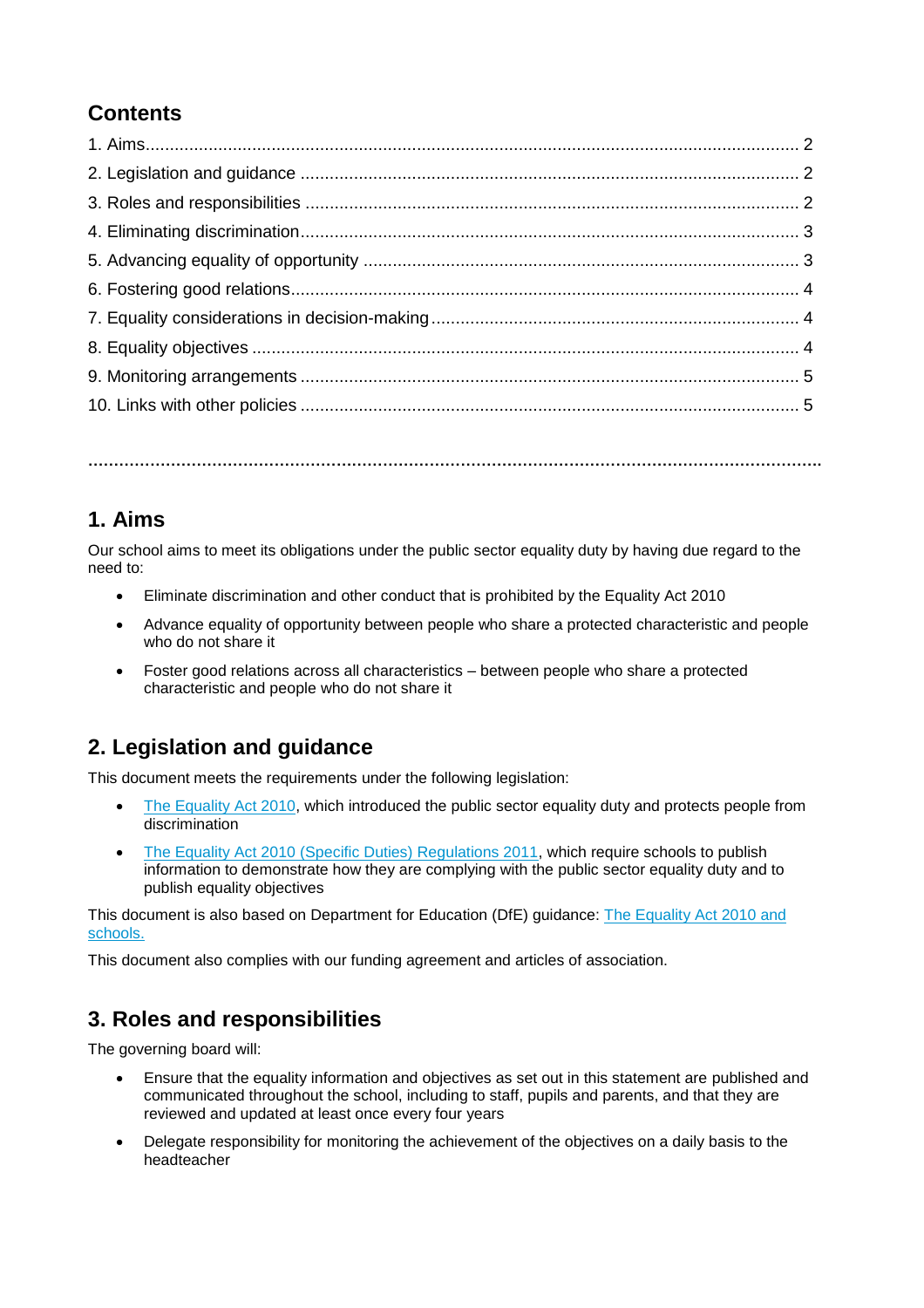The equality link governor is the Executive Head Teacher. They will:

- Meet with the designated member of staff for equality every term, and other relevant staff members, to discuss any issues and how these are being addressed
- Ensure they're familiar with all relevant legislation and the contents of this document
- Attend appropriate equality and diversity training
- Report back to the full governing board regarding any issues

The headteacher will:

- Promote knowledge and understanding of the equality objectives amongst staff and pupils
- Monitor success in achieving the objectives and report back to governors

The designated member of staff for equality will:

- Support the headteacher in promoting knowledge and understanding of the equality objectives amongst staff and pupils
- Meet with the equality link governor every term to raise and discuss any issues
- Support the headteacher in identifying any staff training needs, and deliver training as necessary

All school staff are expected to have regard to this document and to work to achieve the objectives as set out in section 8.

### **4. Eliminating discrimination**

The school is aware of its obligations under the Equality Act 2010 and complies with non-discrimination provisions.

Where relevant, our policies include reference to the importance of avoiding discrimination and other prohibited conduct.

Staff and governors are regularly reminded of their responsibilities under the Equality Act, for example during meetings. Where this has been discussed during a meeting it is recorded in the meeting minutes.

New staff receive training on the Equality Act as part of their induction, and all staff receive refresher training every year.

The school has a designated member of staff for monitoring equality issues, and an equality link governor. They regularly liaise regarding any issues and make senior leaders and governors aware of these as appropriate.

### **5. Advancing equality of opportunity**

As set out in the DfE guidance on the Equality Act, the school aims to advance equality of opportunity by:

- Removing or minimising disadvantages suffered by people which are connected to a particular characteristic they have (e.g. pupils with disabilities, or gay pupils who are being subjected to homophobic bullying)
- Taking steps to meet the particular needs of people who have a particular characteristic (e.g. enabling Muslim pupils to pray at prescribed times)
- Encouraging people who have a particular characteristic to participate fully in any activities (e.g. encouraging all pupils to be involved in the full range of school societies)

In fulfilling this aspect of the duty, the school will:

- Publish attainment data each academic year showing how pupils with different characteristics are performing
- Analyse the above data to determine strengths and areas for improvement, implement actions in response and publish this information
- Make evidence available identifying improvements for specific groups (e.g. declines in incidents of homophobic or transphobic bullying)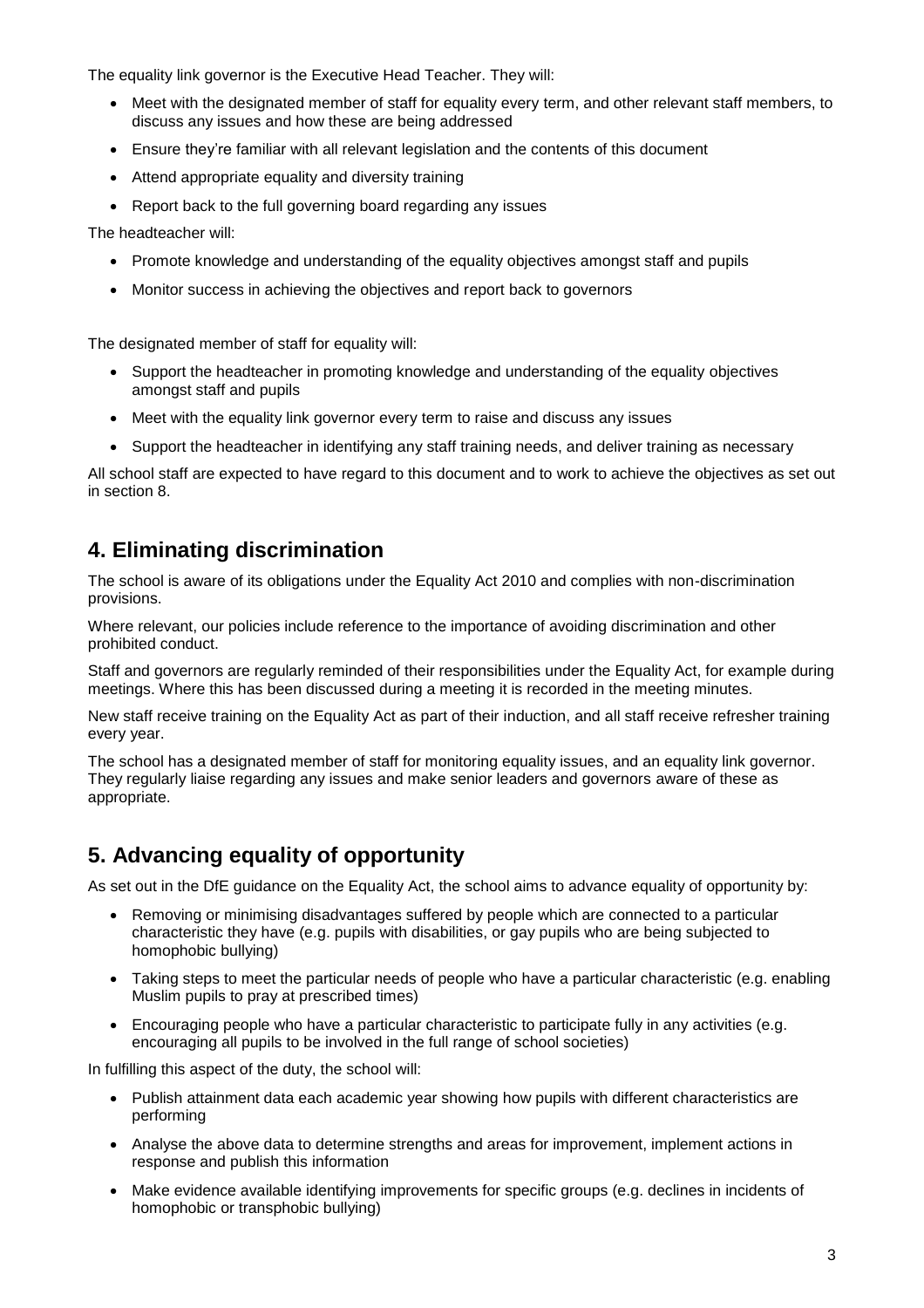Publish further data about any issues associated with particular protected characteristics, identifying any issues which could affect our own pupils

### **6. Fostering good relations**

The school aims to foster good relations between those who share a protected characteristic and those who do not share it by:

- Promoting tolerance, friendship and understanding of a range of religions and cultures through different aspects of our curriculum. This includes teaching in RE, citizenship and personal, social, health and economic (PSHE) education, but also activities in other curriculum areas. For example, as part of teaching and learning in English/reading, pupils will be introduced to literature from a range of cultures
- Holding assemblies dealing with relevant issues. Pupils will be encouraged to take a lead in such assemblies and we will also invite external speakers to contribute
- Working with our local community. This includes inviting leaders of local faith groups to speak at assemblies, and organising school trips and activities based around the local community
- Encouraging and implementing initiatives to deal with tensions between different groups of pupils within the school. For example, our school council has representatives from different year groups and is formed of pupils from a range of backgrounds. All pupils are encouraged to participate in the school's activities, such as sports clubs. We also work with parents to promote knowledge and understanding of different cultures
- We have developed links with people and groups who have specialist knowledge about particular characteristics, which helps inform and develop our approach

# **7. Equality considerations in decision-making**

The school ensures it has due regard to equality considerations whenever significant decisions are made.

The school always considers the impact of significant decisions on particular groups. For example, when a school trip or activity is being planned, the school considers whether the trip:

- Cuts across any religious holidays
- Is accessible to pupils with disabilities
- Has equivalent facilities for boys and girls

The school keeps a written record (known as an Equality Impact Assessment) to show we have actively considered our equality duties and asked ourselves relevant questions. This is recorded at the same time as the risk assessment when planning school trips and activities. The record is completed by the member of staff organising the activity and is stored electronically with the completed risk assessment.

## **8. Equality objectives**

#### **Objective 1**

To increase the number of awareness raising opportunities provided for the children to learn about the protected characteristics through assemblies, trips, visitors etc to at least 5 per term.

#### **Objective 2**

To increase the participation of disadvantaged children's parents in school events, such as parents evening, reading etc to at least 80%

#### **Objective 3**

To narrow the attainment gap in Writing for boys and in Reading and Maths for girls by raising the attainment for those groups in these subjects

#### **KS2 Reading 2019**

Boys 88% ARE+ 50% GD